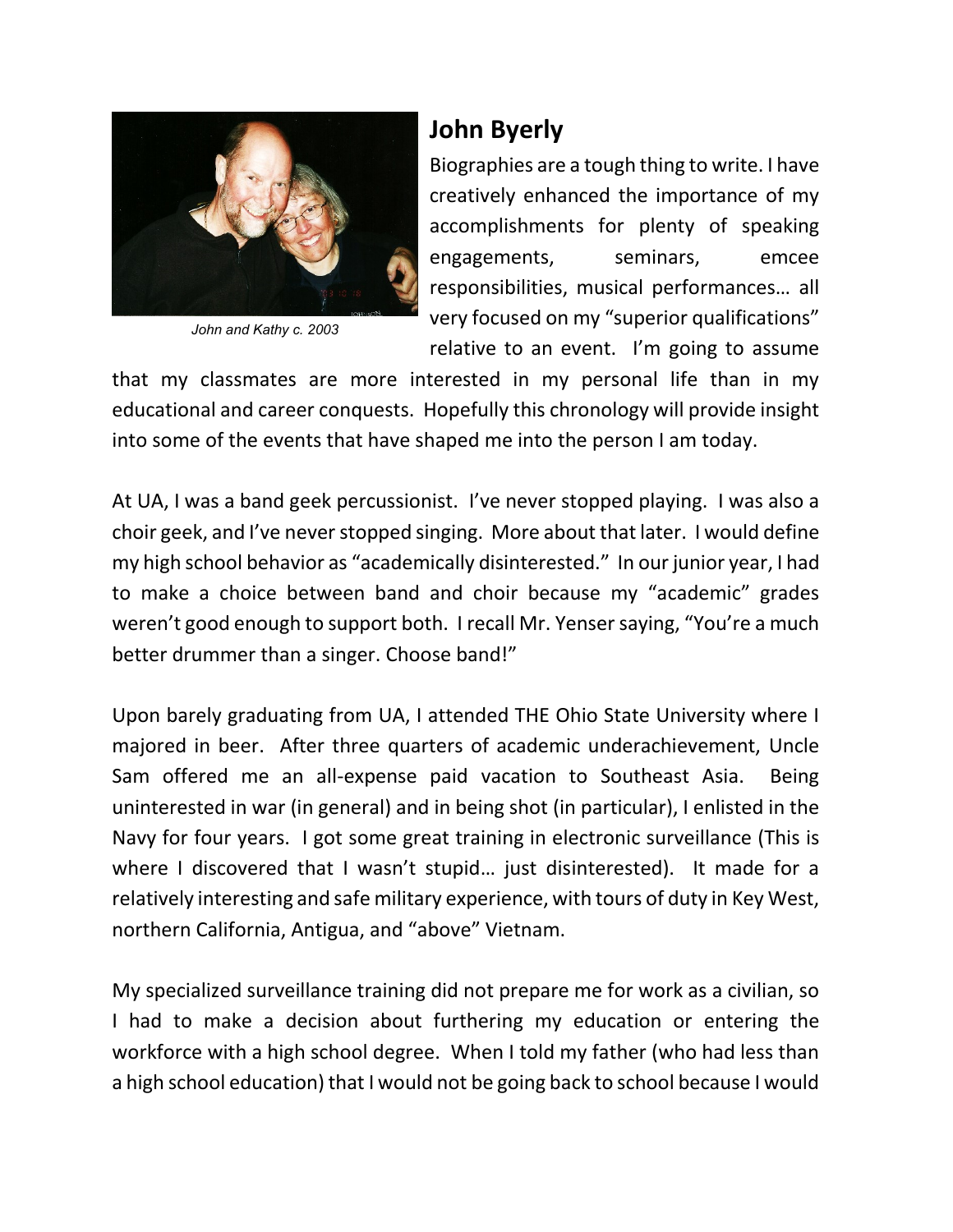be 28 years old by the time I graduated, he asked, "How old will you be in four years if you don't go back to school?" Convincing argument… I earned a BS in Business, and pursued (but didn't complete) a Ph.D. in Human and Organization Development.

Like just about everyone else in Upper Arlington, I worked at Lazarus Kingsdale to help pay for my college education. That's where I met my future bride, Kathy Link, in 1971. We've been happily married since 1973. We have a terrific son, Shawn; a wonderful daughter-in-law, Nicole; and two beautiful grandchildren, Brody and



*The loves of my life*

Scarlett. There is nothing more important to me than my family.

Following the bad advice of my academic counselor, I accepted a position as a Computer Programmer trainee at the Defense Logistics Agency. Programming was fun, but I hated the isolation from human contact. After a few helpful transfers within the agency to assignments in the Compensation and Training departments, we moved to Cincinnati for best job in the world! The remainder of my career was spent as Director of Organization Development for a multinational software firm. My job was to integrate acquired subsidiaries into the corporate structure while maintaining their local culture, i.e., think globally, act locally. I traveled throughout North and South America, Europe and Australia. We lived in England for a year. It was the best of times. I never felt like I had to "work" for a living because I loved my job. I was "retired" from the best job in the world when the international economy went south after 9/11.

I still love playing drums and singing. I collect and play world percussion instruments (I own about 60!). I enjoy teaching others how to play them, and about the music played with them in their countries of origin. I sing with The Southern Gateway Chorus (an 80-voice male a cappella ensemble) and in a quartet. Playing and singing have been important parts of my life since the age